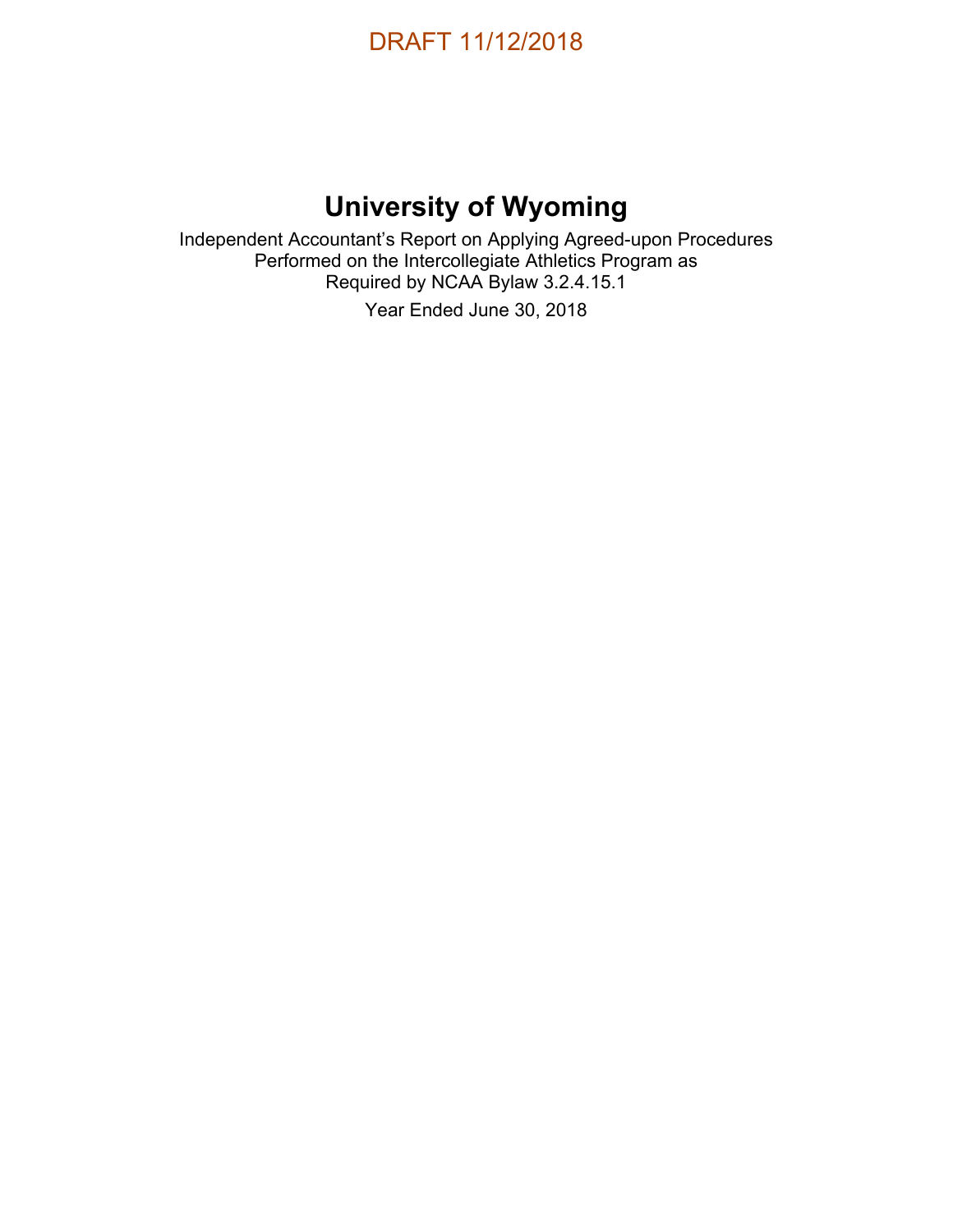### **University of Wyoming**

**June 30, 2018** 

### **Contents**

| Independent Accountant's Report on |  |
|------------------------------------|--|
|                                    |  |
|                                    |  |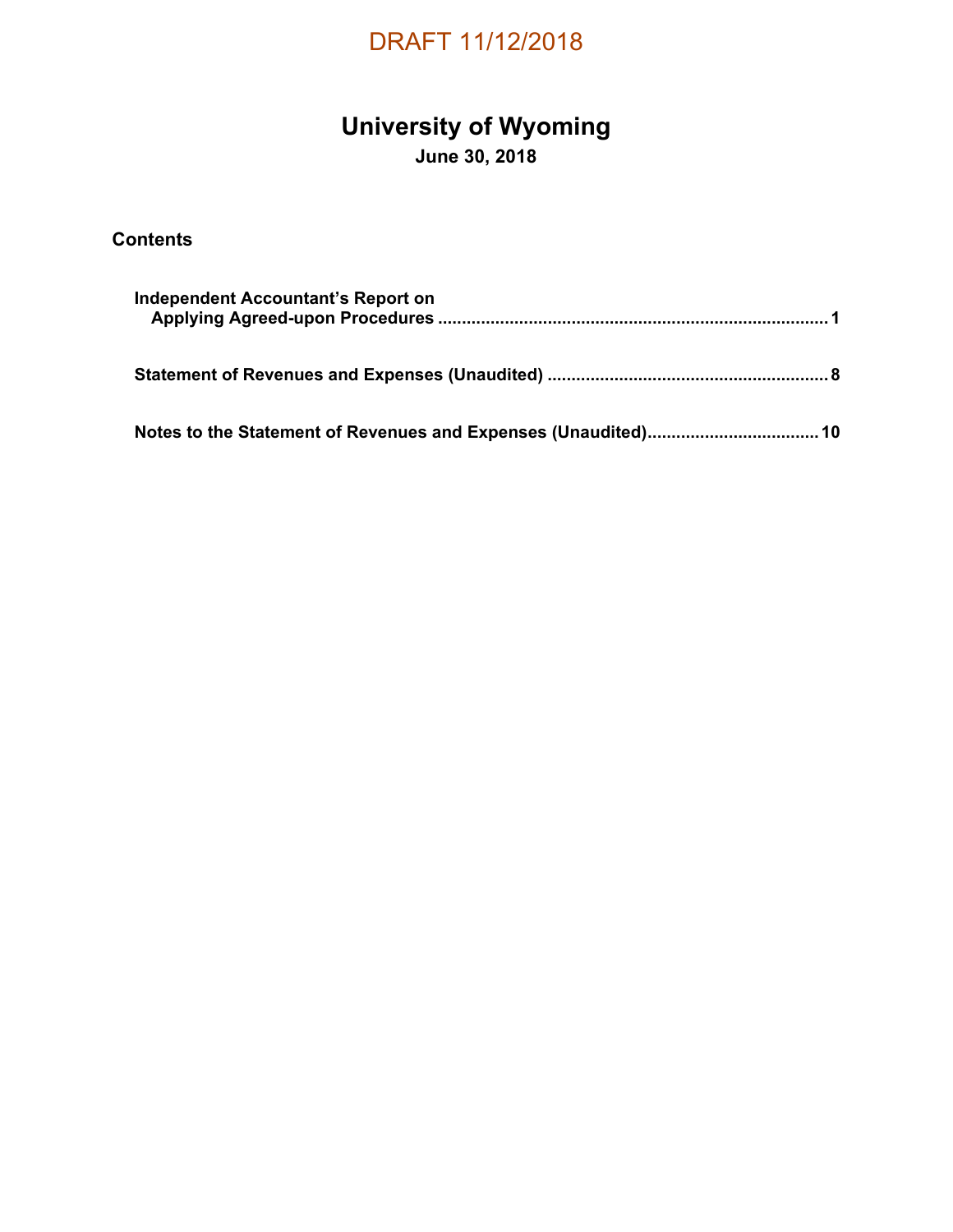### **Independent Accountant's Report on Applying Agreed-upon Procedures**

To the Board of Trustees of the University of Wyoming Laramie, Wyoming

We have performed the procedures enumerated in this report, which were agreed to by the University of Wyoming (the University), solely to assist you in evaluating whether the accompanying Statement of Revenues and Expenses (the Statement) of the University and related notes are in compliance with the National Collegiate Athletic Association's (NCAA) Bylaw 3.2.4.15.1 for the year ended June 30, 2018. Management of the University is solely responsible for the Statement and the compliance with those requirements. The sufficiency of these procedures is solely the responsibility of the parties specified in this report. Consequently, we make no representation regarding the sufficiency of the procedures described below for the purpose for which this report has been requested or for any other purpose.

The procedures performed and the results of our testing are described below.

1. We obtained the Statement, as prepared by the administration of the University and compared the amounts disclosed in the Statement to the University's general ledger.

For revenues and expenses categories above the 4.0% threshold of total revenues and expenses, we performed the following:

2. We compared the amount of each operating revenue and expense category reported in the Statement during the year ended June 30, 2018, to supporting schedules provided by the administration of the University, noting that they agreed without exception. We recalculated the totals per the supporting schedules, without exception. The following revenue reporting categories were less than 4.0% of total revenues, and the following expense categories were less than 4.0% of total expenses, and therefore, as prescribed in the NCAA Agreed-upon Procedures Guidelines, no procedures were performed for these categories:

#### Revenues

- a. Less transfers to University
- b. Indirect University support
- c. Guarantees
- d. In-kind contributions
- e. Compensation and benefit provided by a third party
- f. Media rights
- g. Conference distributions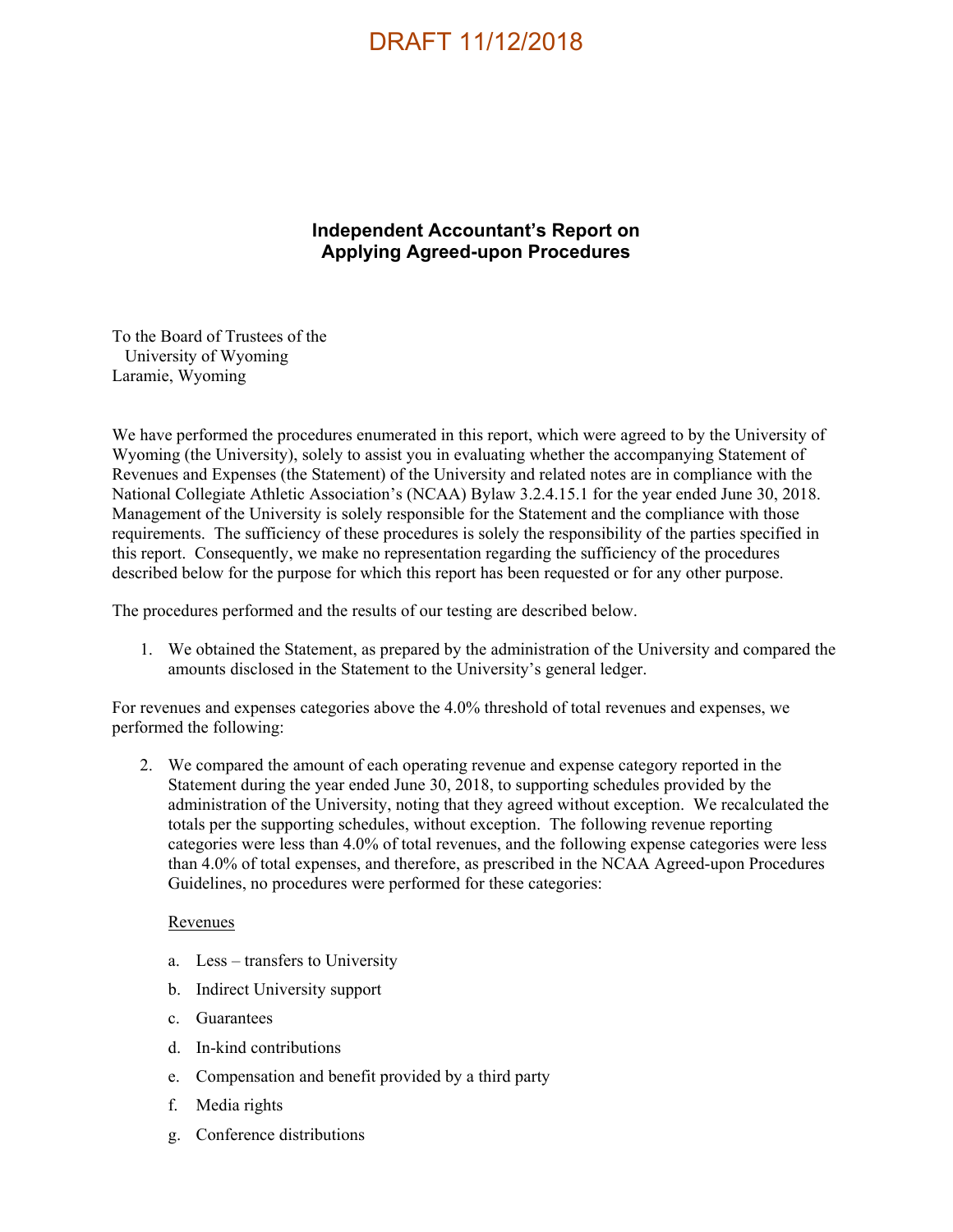#### Board of Trustees University of Wyoming

- h. Program, novelty, parking and concession sales
- i. Athletics restricted endowment and investments income
- j. Other operating revenues
- k. Bowl revenues

#### Expenses

- a. Guarantees
- b. Coaching salaries, benefits and bonuses paid by a third party
- c. Support staff/administrative compensation, benefits and bonuses paid by a third party
- d. Recruiting
- e. Sports equipment, uniforms and supplies
- f. Game expenses
- g. Spirit groups
- h. Athletic facilities debt service, leases and rental fees
- i. Direct overhead and administrative expenses
- j. Indirect University support
- k. Medical expenses and medical insurance
- l. Memberships and dues
- m. Student-athlete meals (non-travel)
- n. Bowl expenses
- o. Bowl expenses coaching compensation/bonuses
- 3. We inquired of the University's management whether there were any of the following revenues, expenses or other reporting items during the year ended June 30, 2018, and University management represented that there were none:

#### Revenues

- a. Indirect institutional support athletic facilities debt service, lease and rental fees
- b. Sports camp revenues

#### Expenses

- a. Severance payments
- b. Sports camp expenses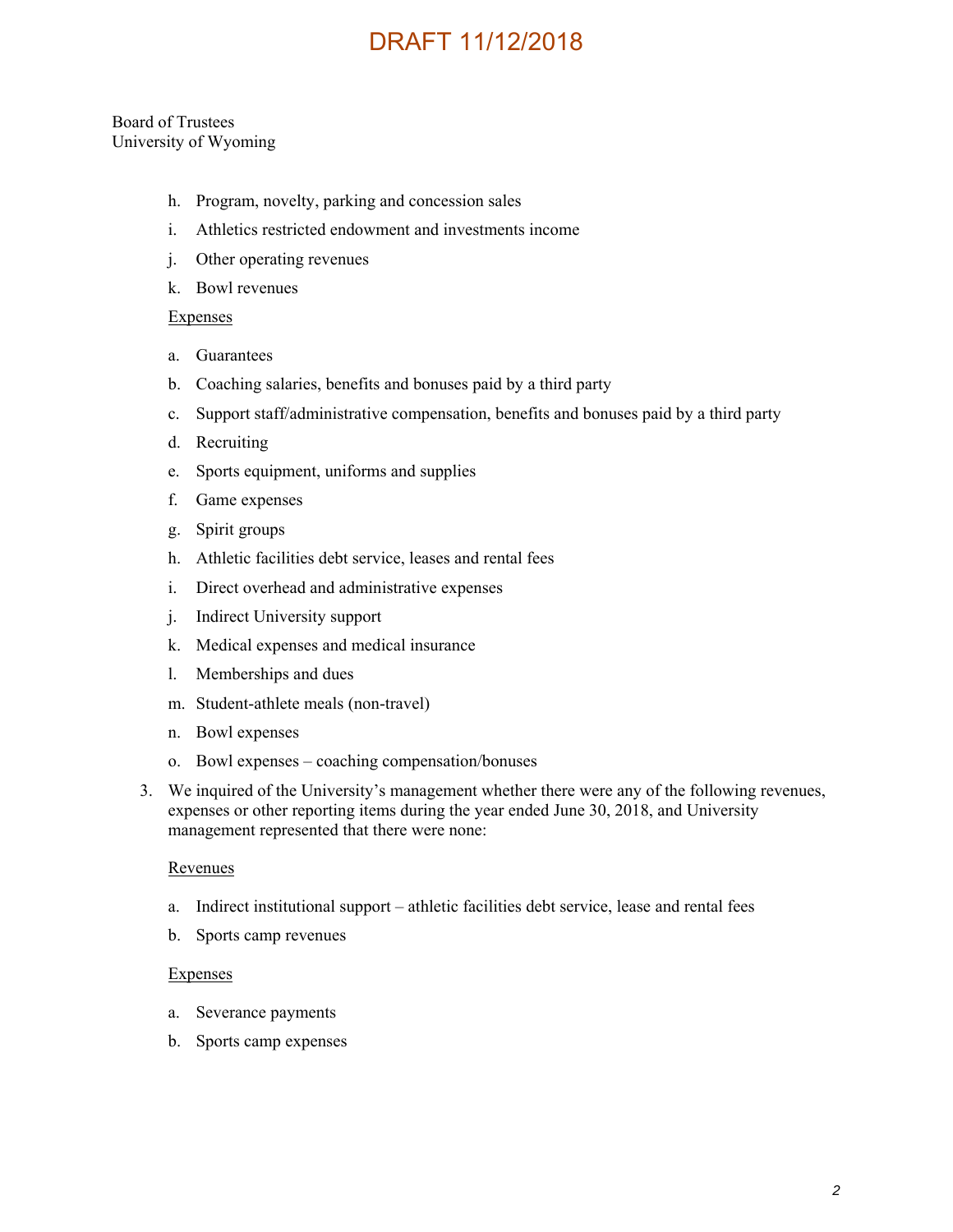#### Board of Trustees University of Wyoming

4. We compared each revenue and expense amount over 10% of the total revenues or expenses reported in the Statement to prior year amounts and current year budget estimates. We noted no variances greater than 10% between amounts reported in the Statements and current year budget estimates. We obtained and documented an understanding of any significant variances (10% change) from prior year amounts, as noted below:

#### *Current Year Actual Versus Prior Year Actual*

- *Contributions*  Increased by \$669,844, or 9.3%, due to an increased amount of contributions received from the Cowboy Joe Club*.*
- *Fund Raising, Marketing and Promotion* Increased \$3,944,083, or 427%, due to all operational expenses for Cowboy Joe Club being included in the expense line item for the current year, whereas no Cowboy Joe Club expense activity was included in the prior year.
- 5. For revenue and expense categories that exceeded 4% of total revenues and expenses, we compared and agreed a sample, defined as 10% of operating receipts and expenses unless otherwise noted, from the supporting schedules to adequate supporting documentation, as noted below:

### **Operating Revenues**

- 6. *Ticket Sales*  We compared the detail of ticket sales revenue to tickets sold, complementary tickets provided and unsold tickets for the year ended June 30, 2018, per the supporting schedule to the related revenue reported in the Statement, noting they agreed without exception. For football and men's basketball ticket revenue, we compared the detail of the number of tickets multiplied by ticket prices to the detail of revenues for those sports, noting that they agreed without exception.
- 7. *Student Fees* We compared and agreed the detail of student fees reported by the University in the statement for the reporting to student enrollments during the same reporting period and recalculated the totals within a 0.5% difference. We obtained documentation of the institution's methodology for allocating student fees to intercollegiate athletic programs. The University is not reporting an allocation of student fees countable as generated revenue to each individual sport.
- 8. *Direct State or Other Government Support* We compared a sample of direct state support recorded by the University during the reporting period with corroborative supporting documentation and recalculated totals without exception.
- 9. *Direct University Support* We compared a sample of direct institutional support recorded by the University during the reporting period with corroborative supporting documentation and recalculated totals without exception.
- 10. *Contributions –* We obtained the supporting documentation for contributions received specifically to support athletics, noting that all contributions were received from the Cowboy Joe Club. We selected a sample of contributions, agreed them to supporting documentation, and recalculated totals without exception.
- 11. *NCAA Distributions* We compared a sample of amounts recorded in the revenue and expense reporting to general ledger detail for NCAA distributions and other corroborative supporting documents and recalculated totals without exception.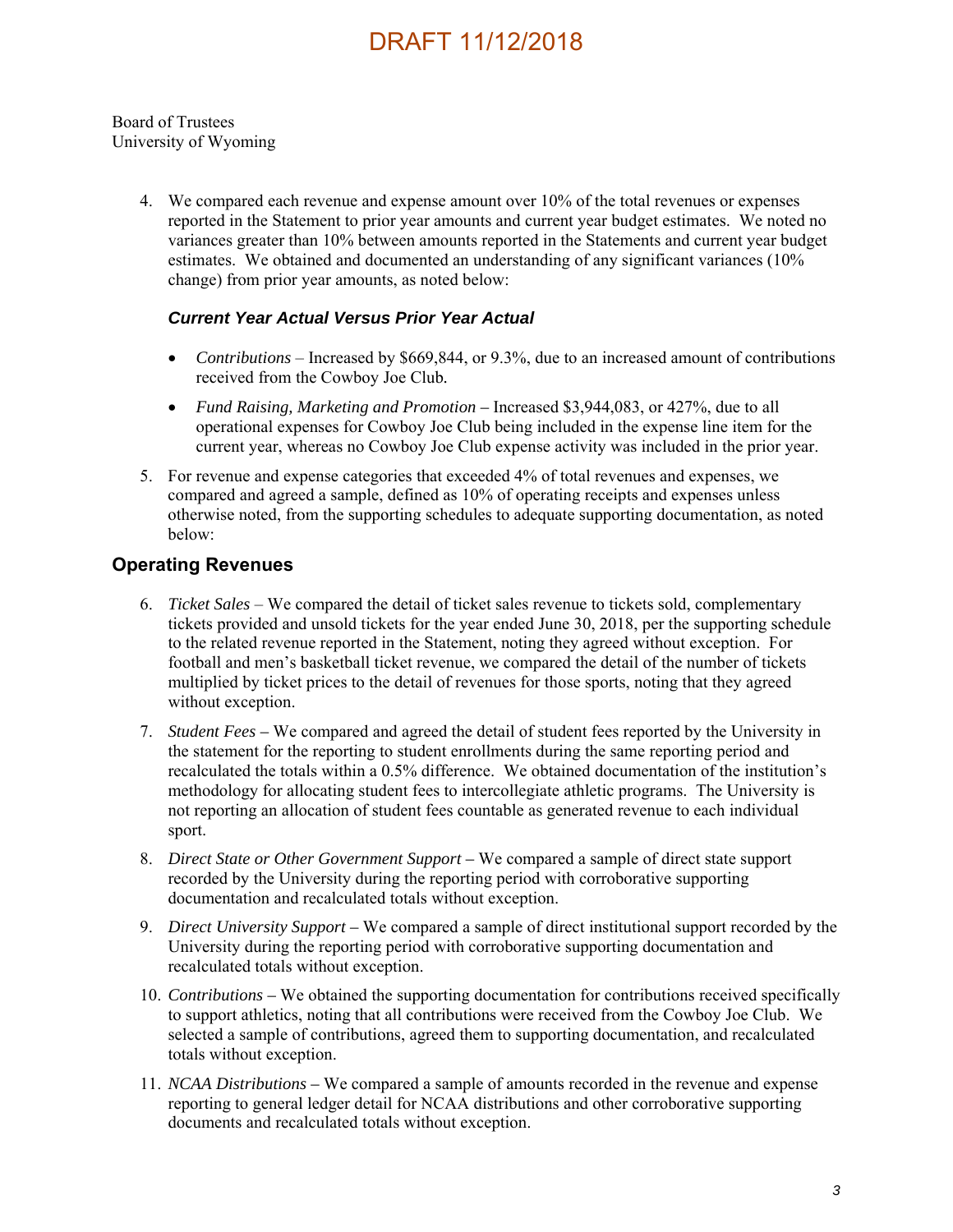#### Board of Trustees University of Wyoming

12. *Royalties, Licensing, Advertisements and Sponsorships* – We selected a sample from the listing of revenues and obtained the Learfield Communications, Inc. (\$2,100,000) agreement related to the University's participation in revenues from royalties, licensing, advertisements and sponsorships during the year ended June 30, 2018, and documented the relevant terms and conditions. We agreed the amounts per the contract to the supporting schedule of such revenues and the total of the supporting schedule to the Statement without exception.

### **Operating Expenses**

- 13. *Athletic Student Aid* As the University utilized the NCAA Compliance Assistance (CA) software, we selected a sample of 10% of the student athletes (40 students), with a maximum sample size of 40, from the listing of the University student aid recipients. We obtained individual student account detail for each selection and compared total aid allocated from the squad list 2017-2018 to the students' account screenshots. We recalculated totals for each sport and overall. We performed the following and noted findings, as discussed below:
	- a. We compared the equivalency value in the CA software for each student athlete (rounded to two decimal places) to supporting documentation. For each student athlete, we noted:
		- i. If an athlete participates in more than one sport, the award was only included in one sport.
		- ii. Other expenses related to attendance were not included in grants-in-aid revenue distribution equivalencies. Only tuition, fees, room, board, and course related materials were included.
		- iii. The grant amount represented the full cost of tuition for an academic year, rather than a semester.
		- iv. No sports were discontinued during fiscal year 2018.
		- v. None had exhausted their athletics eligibility.
		- vi. Only athletic grants were awarded in sports which the NCAA conducts championship competitions, emerging sports for women or football.
		- vii. Grants-in-aid were valid for revenue distribution purposes in NCAA sports that did not meet the minimum contests and participants' requirements of Bylaw 20.9.6.3.
		- viii. The University is providing grants to student-athletes listed on the CRDE as "Exhausted Eligibility (fifth-year)" or "Medical" receive credit in the grants-in-aid component.
		- ix. The athletics aid equivalency did not exceed maximum equivalency limits.
		- x. If a selected student received a Pell Grant, the value of the grant was not included in the calculation of equivalencies or the total dollar amount of student athletic aid expense for the institution.

#### Findings:

a. We noted one student quit a team in the fall semester and their athletics' scholarship was paid in the following spring semester. Upon identification of this administrative discrepancy, the University is attempting to collect this amount from the student.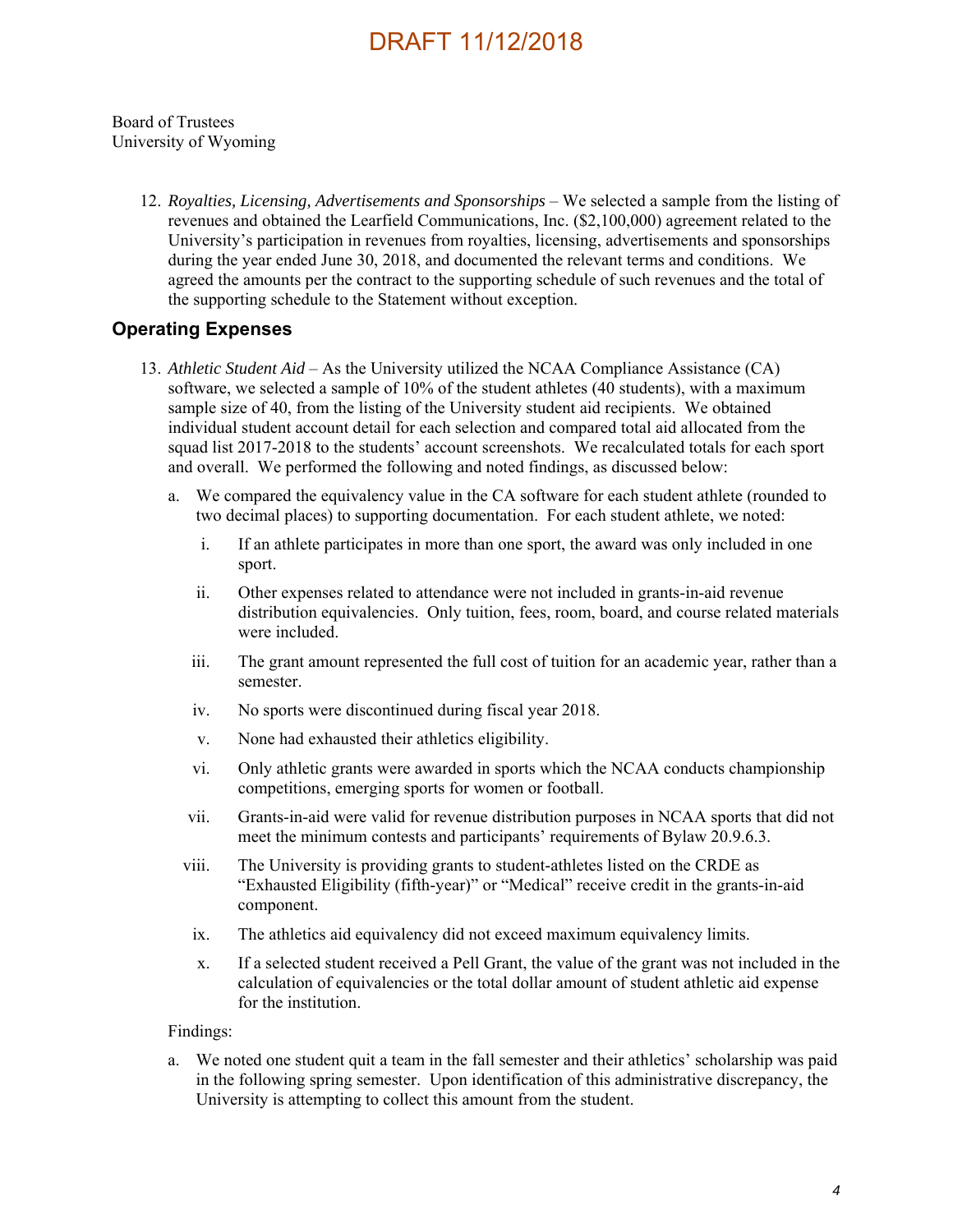Board of Trustees University of Wyoming

- 14. *Coaching Salaries, Benefits and Bonuses Paid by the University and Related Entities* We obtained a listing of coaches employed by the University during the year ended June 30, 2017. We selected a sample of five coaches' contracts (Craig Bohl – Head Football Coach, Scott Hazelton – Assistant Football Coach, Brent Vigen – Assistant Football Coach, Allen Edwards – Head Men's Basketball Coach, and Joseph Legerski – Head Women's Basketball Coach) that included football and men's and women's basketball. We agreed the financial terms and conditions, primarily related to base salary, certain bonuses, broadcasting and endorsements, of each selection to the related coaching salaries, benefits and bonuses recorded by the University in the Statement during the year ended June 30, 2018, without exception. We obtained and agreed payroll summary registers for the reporting year for each selection to the related coaching salaries, benefits and bonuses paid by the University, without exception. We compared and agreed the totals recorded to the employment contracts executed for the sample selected and recalculated totals without exception.
- 15. *Support Staff/Administrative Compensation, Benefits and Bonuses Paid by the University and Related Entities* – We selected a sample of six athletic support staff/administrative personnel employed by the University (Michael Ananonsen – Equipment, Jacob Chapman – Football, Timothy Harkins – Media Relations, Lincoln Mansch – Media Relations, David Primus – Marketing and Branding, and Justine Tydings – Soccer). We obtained supporting salary information for each selection, recalculated and agreed the information to the expense recorded by the University in the Statement without exception.
- 16. *Team Travel*  We obtained documentation of the University's travel policies and compared them to the NCAA policies, noting no exceptions. We obtained the general ledger detail for team travel and compared to the amount reported in the Statement and recalculated the total without exception.
- 17. *Fundraising, Marketing and Promotion* We obtained general ledger detail and compared to total expenses reported without exception. We selected a sample of transactions to view supporting documentation to validate existence of the transactions and accuracy of recording and recalculated totals without exception.
- 18. *Other Operating Expenses*  We obtained general ledger detail and compared to the total expenses reported without exception. We selected a sample of 30 transactions to view supporting documentation to validate existence of the transactions and accuracy of recording and recalculated totals without exception.

### **Agreed-upon Procedures Related to Affiliates and Outside Organizations**

- 19. The University identified the University of Wyoming Foundation (the Foundation) as an outside intercollegiate athletics-related organization incurring expenses on behalf of Athletics which are not under the University's accounting control. We obtained Cowboy Joe Club's report and verified the activity was included in the Statement. We confirmed activity with the Foundation and ensured the activity was included in the Statement.
- 20. We obtained the audited financial statements as of and for the year ended June 30, 2018 for the Foundation and the management letter for the Foundation noting no matters that would significantly affect the Statement.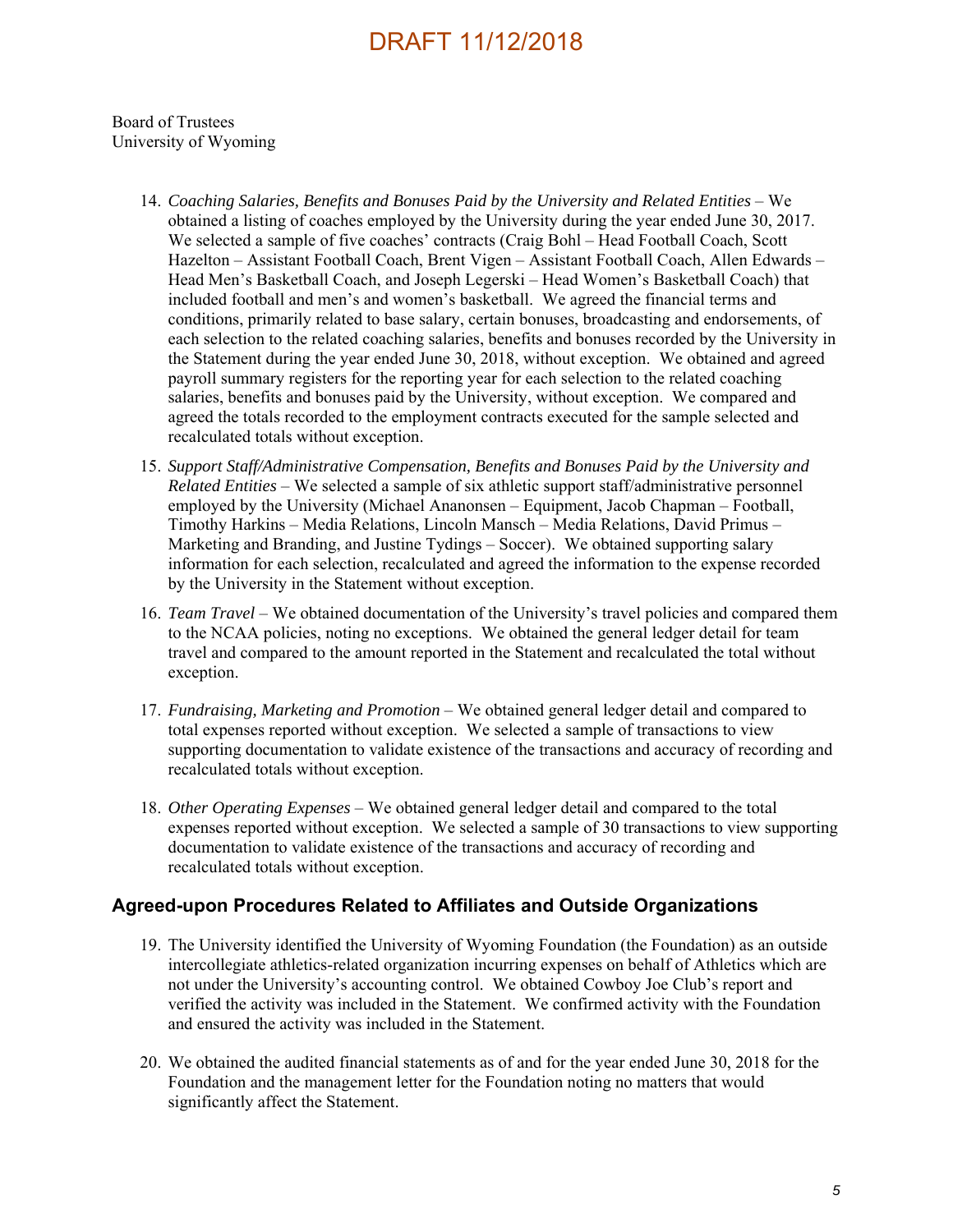Board of Trustees University of Wyoming

#### **Agreed-upon Procedures Related to Internal Control**

21. We obtained an understanding of the internal control environment and accounting systems unique to Athletics that have not been addressed in connection with the audit of the University's financial statements. We documented our understanding of these internal controls.

#### **Additional Minimum Agreed-upon Procedures**

- 22. *Grants-in-Aid* We compared and agreed the sports sponsored reported in the NCAA Membership Financial Reporting System to the Calculation of Revenue Distribution Equivalencies Report (CRDE) from CA noting a difference in the amount of \$1,260,603 due to the equivalencies certified and calculated on the 12-credit hour semester as compared to the actual number of credit hours the students are enrolled in for the semester.
- 23. *Sports Sponsorship*  We obtained the University's Sports Sponsorship and Demographics Forms Report for the reporting year. We validated that the countable sports reported by the University meet the minimum requirements set forth in Bylaw 20.9.6.3 for the number of contests and the number of participants in each contest that is counted toward meeting the minimum-contest requirements. We ensured that the University has properly reported these sports as countable for revenue distribution purposes within the NCAA Membership Financial Reporting System.
- 24. *Pell Grants* We agreed the total number of Division I student-athletes that received a Pell Grant award and the total value of these Pell Grants reported in the NCAA Membership Financial Reporting System to a report generated out of the institutions financial aid records, of all studentathlete Pell Grants, noting the amounts agreed without exception.

### **Agreed-upon Procedures for Other Reporting Items**

- 25. *Excess Transfers to Institution and Conference Realignment Expenses* We inquired of the University's management whether there were any excess transfers to the University and conference realignment expenses during the year ended June 30, 2018, and University management represented that there were none.
- 26. *Total Athletics Related Debt* We obtained repayment schedules for all outstanding intercollegiate athletics debt during the reporting period, noting the total amount outstanding as of June 30, 2018 was \$2,871,000. We recalculated annual maturities (consisting of principal and interest) provided in the schedules obtained which totaled the original loan amount of \$4,000,000. We agreed the total annual maturities and total outstanding athletic related debt to supporting documentation.
- 27. *Total Institutional Debt* We agreed the total outstanding University debt of \$89,700,660 to supporting documentation and the University's June 30, 2018, audited financial statements, without exception, for principal and interest payments.
- 28. *Value of Athletics Dedicated Endowments* We obtained a confirmation directly from the Foundation of all Athletics dedicated endowments maintained by the Foundation. We agreed the fair market value in the schedules to supporting documentation, the general ledger and the University's June 30, 2018, audited financial statements without exception.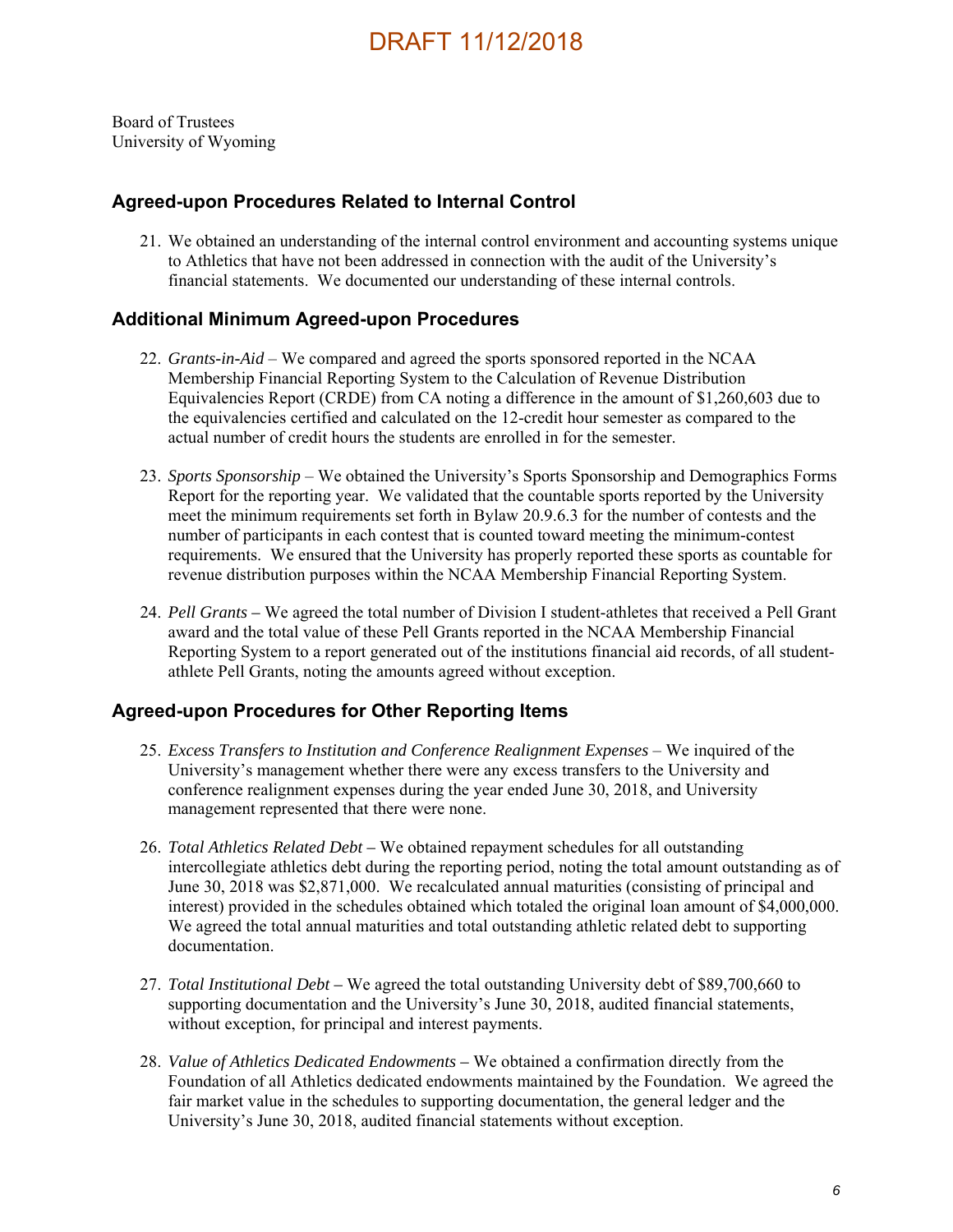Board of Trustees University of Wyoming

- 29. *Value of Institutional Endowments* We agreed the total fair market value of the University's endowments to supporting documentation, the University's general ledger and June 30, 2018, audited financial statements without exception.
- 30. *Total Athletics Related Capital Expenditures* We obtained a schedule of Athletics-related capital expenditures made by Athletics and the University during the reporting period. We obtained general ledger detail and compared to the total expenses reported without exception. We selected a sample of transactions to validate existence of transactions and accuracy of recording and recalculated totals without exception.

This agreed-upon procedures engagement was conducted in accordance with attestation standards established by the American Institute of Certified Public Accountants. We were not engaged to and did not conduct an examination or a review, the objective of which would be the expression of an opinion or conclusion, respectively, on evaluating whether the University's Statement and the related notes were prepared in compliance with the NCAA Bylaw 3.2.4.15.1. Accordingly, we do not express such an opinion or conclusion. Had we performed additional procedures, other matters might have come to our attention that would have been reported to you.

This report is intended solely for the information and use of the specified parties listed above and is not intended to be, and should not be, used by anyone other than these specified parties.

Denver, Colorado

 $\mathcal{L}_\text{max}$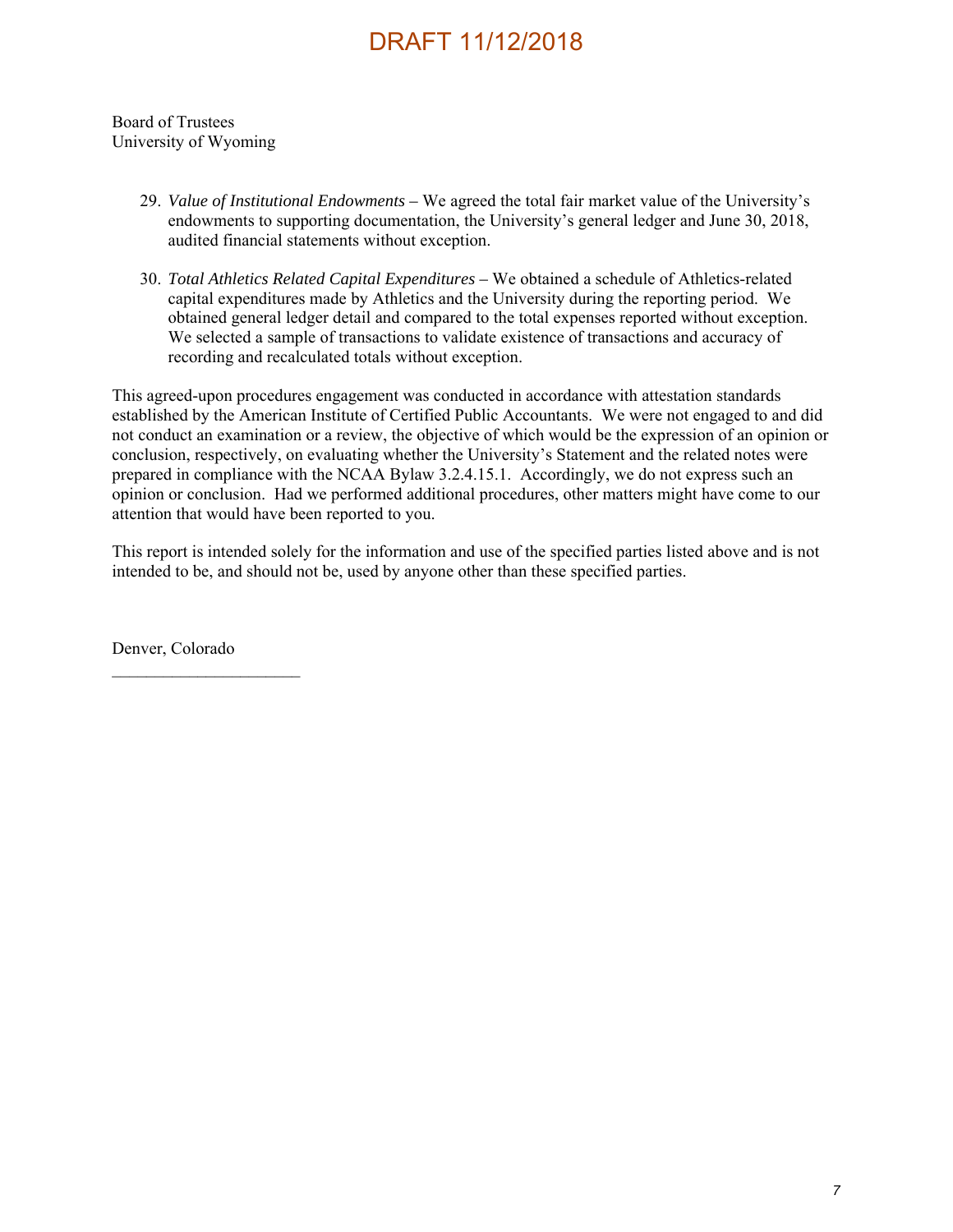# **University of Wyoming Intercollegiate Athletics Program Statement of Revenues and Expenses (Unaudited) Year Ended June 30, 2018**

|                                                       |    | <b>Football</b> |     | Men's<br><b>Basketball</b> | Women's<br><b>Basketball</b> | Other<br><b>Sports</b> |    | Non-program<br><b>Specific</b> |     | Total      |
|-------------------------------------------------------|----|-----------------|-----|----------------------------|------------------------------|------------------------|----|--------------------------------|-----|------------|
| <b>Operating Revenues</b>                             |    |                 |     |                            |                              |                        |    |                                |     |            |
| Ticket sales                                          | S. | 3,326,165       | \$. | 628,263                    | \$<br>262,848                | \$<br>96,559           | S. | 331,836                        | \$. | 4,645,671  |
| Direct state or other government support              |    | 1,344,037       |     | 539,767                    | 351,896                      | 848,313                |    | 915,987                        |     | 4,000,000  |
| Student fees                                          |    |                 |     |                            |                              |                        |    | 2,088,235                      |     | 2,088,235  |
| Direct University support                             |    | 4,095,916       |     | 1,042,833                  | 895,655                      | 3,996,407              |    | 2,994,610                      |     | 13,025,421 |
| Less: transfers to University                         |    |                 |     |                            |                              |                        |    | (345, 233)                     |     | (345, 233) |
| Indirect University support                           |    |                 |     |                            |                              |                        |    | 530,548                        |     | 530,548    |
| Guarantees                                            |    | 1,000,000       |     | 55,000                     | 22,000                       | 7,200                  |    |                                |     | 1,084,200  |
| Contributions                                         |    |                 |     |                            |                              |                        |    | 7,887,353                      |     | 7,887,353  |
| In-kind                                               |    | 104,742         |     | 45,280                     | 28,038                       | 97,669                 |    | 413,780                        |     | 689,509    |
| Compensation and benefits provided by a third party   |    | 25,156          |     | 22,450                     | 6,325                        | 191,650                |    | 23,811                         |     | 269,392    |
| Media rights                                          |    | 949,905         |     | 154,636                    |                              |                        |    |                                |     | 1,104,541  |
| <b>NCAA</b> distributions                             |    |                 |     | 515,240                    |                              |                        |    | 3,288,123                      |     | 3,803,363  |
| Conference distributions                              |    | 1,403,170       |     | 79,684                     | 12,000                       |                        |    |                                |     | 1,494,854  |
| Program, novelty, parking and concession sales        |    | 469,093         |     | 76,678                     | 28,628                       | 13,372                 |    | 187,318                        |     | 775,089    |
| Royalties, licensing, advertisement and sponsorships  |    |                 |     |                            |                              |                        |    | 2,034,259                      |     | 2,034,259  |
| Athletics restricted endowment and investments income |    | 32,336          |     | 61,356                     | 127,703                      | 285,423                |    | 232,802                        |     | 739,620    |
| Other operating revenue                               |    | 121,724         |     | 51,341                     |                              | 32,330                 |    | 268,708                        |     | 474,103    |
| Bowl revenues                                         |    | 609,716         |     |                            |                              |                        |    |                                |     | 609,716    |
| Total operating revenues                              |    | 13,481,960      |     | 3,272,528                  | 1,735,093                    | 5,568,923              |    | 20,852,137                     |     | 44,910,641 |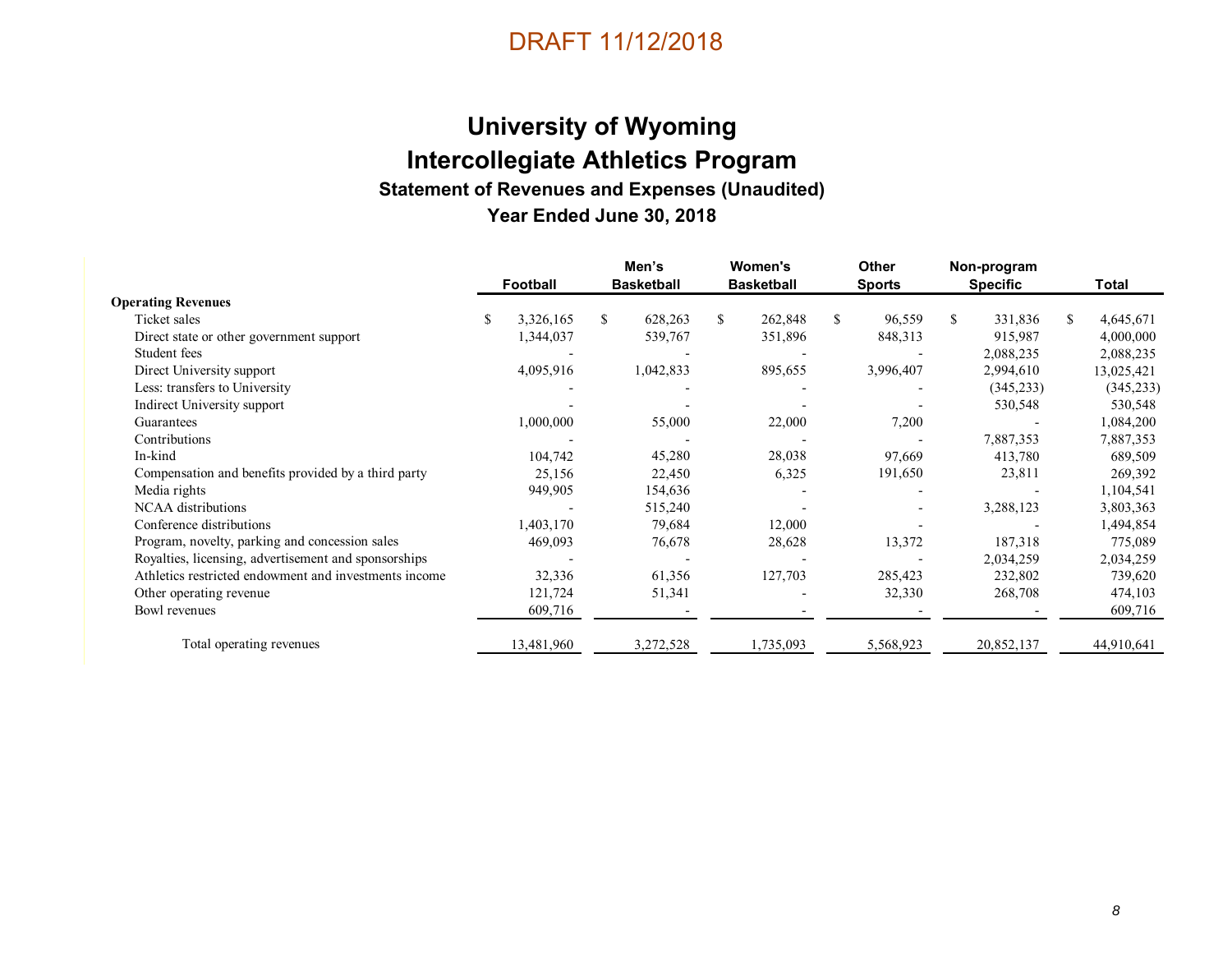# **University of Wyoming Intercollegiate Athletics Program Statement of Revenues and Expenses (Unaudited) (continued) Year Ended June 30, 2018**

|                                                          | Football        | Men's<br><b>Basketball</b> | <b>Women's</b><br><b>Basketball</b> | <b>Other</b><br><b>Sports</b> | Non-program<br><b>Specific</b> | <b>Total</b>   |
|----------------------------------------------------------|-----------------|----------------------------|-------------------------------------|-------------------------------|--------------------------------|----------------|
| <b>Operating Expenditures</b>                            |                 |                            |                                     |                               |                                |                |
| Athletics student aid                                    | 2,572,414       | 421,129                    | 396,229                             | 2,964,613                     | 443,234                        | 6,797,619      |
| Guarantees                                               | 950,000         | 336,500                    | 51,500                              | 54,250                        |                                | 1,392,250      |
| Coaching salaries, benefits and bonuses paid             |                 |                            |                                     |                               |                                |                |
| by the University and related entities                   | 4,361,464       | 1,279,553                  | 789,748                             | 2,055,669                     |                                | 8,486,434      |
| Coaching salaries, benefits and bonuses paid             |                 |                            |                                     |                               |                                |                |
| by a third party                                         | 20,687          | 15,650                     | 6,325                               | 180,848                       |                                | 223,510        |
| Support staff/administrative compensation, benefits and  |                 |                            |                                     |                               |                                |                |
| bonuses paid by the University and related entities      | 458,095         | 232,353                    | 103,434                             | 271,709                       | 6,423,835                      | 7,489,426      |
| Support staff/administrative compensation, benefits and  |                 |                            |                                     |                               |                                |                |
| bonuses paid by a third party                            | 1,269           | 9,500                      |                                     | 10,800                        | 24,313                         | 45,882         |
| Recruiting                                               | 494,085         | 177,338                    | 49,915                              | 166,028                       |                                | 887,366        |
| Team travel                                              | 568,546         | 547,224                    | 461,451                             | 1,157,461                     |                                | 2,734,682      |
| Sports equipment, uniforms and supplies                  | 524,295         | 89,636                     | 28,103                              | 247,449                       | 68,219                         | 957,702        |
| Game expenses                                            | 288,317         | 141,872                    | 112,075                             | 88,648                        | 712,753                        | 1,343,665      |
| Fundraising, marketing and promotion                     | 4,109           | 1,165                      |                                     | 2,559                         | 4,860,718                      | 4,868,551      |
| Spirit groups                                            |                 |                            |                                     |                               | 76,970                         | 76,970         |
| Athletic facilities debt service, leases and rental fees |                 |                            |                                     |                               | 450,000                        | 450,000        |
| Direct overhead and administrative expenses              | 19,573          | 17,417                     | 14,908                              | 176,388                       | 1,123,848                      | 1,352,134      |
| Indirect University support                              |                 |                            |                                     |                               | 530,548                        | 530,548        |
| Medical expenses and medical insurance                   |                 |                            |                                     |                               | 889,708                        | 889,708        |
| Memberships and dues                                     | 2,705           | 1,339                      | 99                                  | 14,753                        | 529,618                        | 548,514        |
| Student-athlete meals (non-travel)                       | 611,484         | 46,967                     | 47,877                              | 117,522                       | 234,210                        | 1,058,060      |
| Other operating expenses                                 | 53,160          | 20,338                     | 12,290                              | 25,518                        | 1,897,260                      | 2,008,566      |
| Bowl expenses                                            | 653,656         |                            |                                     |                               |                                | 653,656        |
| Bowl expenses - coaching compensation/bonuses            | 209,865         |                            |                                     |                               |                                | 209,865        |
| Total operating expenditures                             | 11,793,724      | 3,337,981                  | 2,073,954                           | 7,534,215                     | 18,265,234                     | 43,005,108     |
| <b>Excess (Deficiency) of Revenue Over Expenditures</b>  | 1,688,236<br>\$ | (65, 453)<br>S             | (338, 861)<br>-S                    | (1,965,292)<br>-S             | 2,586,903<br>-S                | 1,905,533<br>S |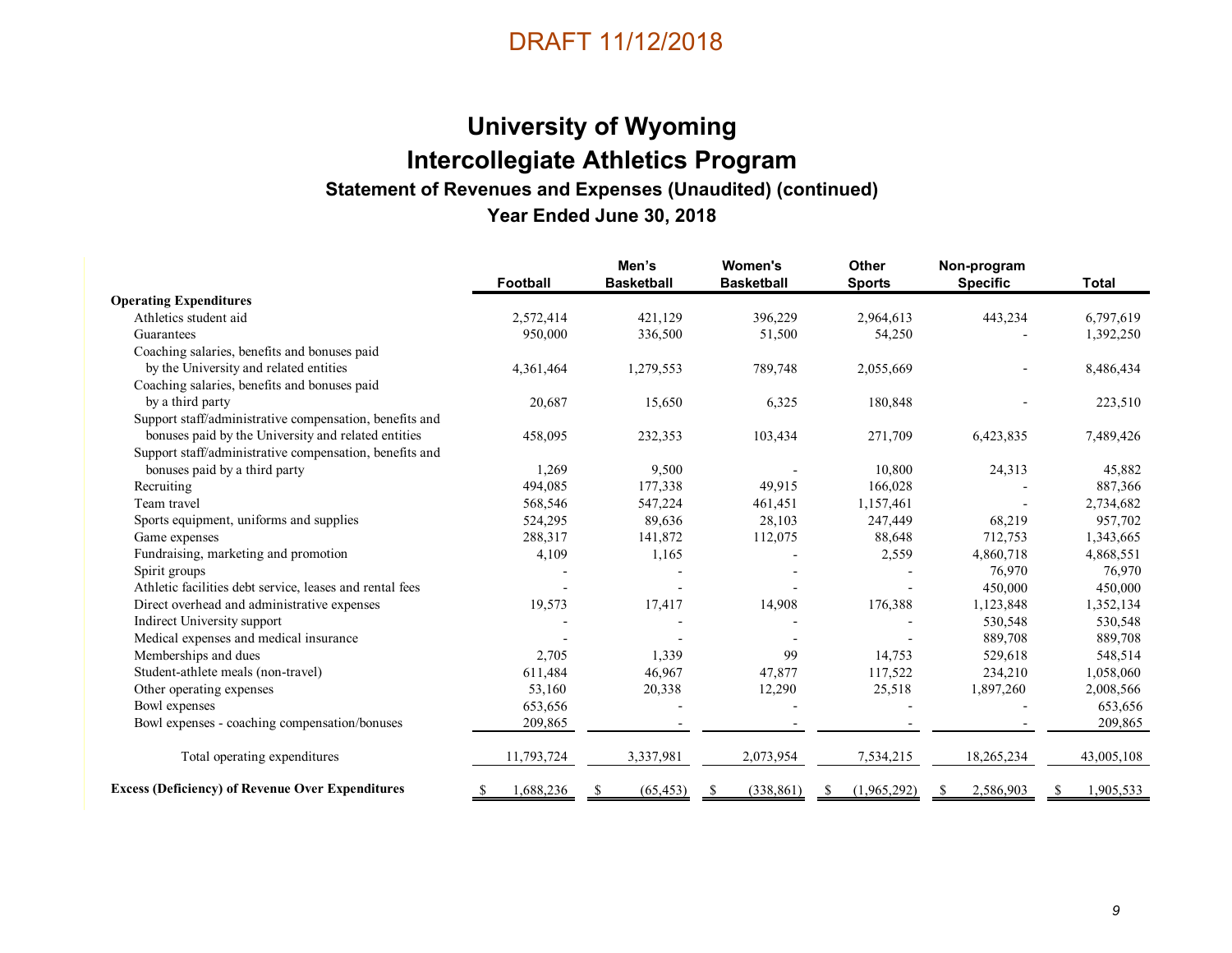## **University of Wyoming Intercollegiate Athletics Program Notes to the Statement of Revenues and Expenses Year Ended June 30, 2018 (Unaudited)**

### **Note 1: Summary of Presentation Policies**

The accompanying Schedule of Revenues and Expenses presents only the transactions of Athletics, which includes the activities of Cowboy Joe Club, an affiliated athletics organization under the University's control, and not other transactions for the University. Cowboy Joe Club activity is supervised by the Senior Associate Athletic Director for Development and Revenue Enhancement. The purpose of the Cowboy Joe Club is to promote the University by providing financial support. Athletics cash is maintained and accounted for within the University's pooled cash.

The accompanying statement of revenues and expenses has been prepared on the accrual basis of accounting. Under the accrual basis of accounting, revenues are recognized when earned, and expenses are recorded when an obligation is incurred.

For reporting purposes, the primary sports in which Athletics participates are reported separately. All other sports have been combined and reported within the category "Other Sports". The administrative functions of Athletics, which supports all sports, have been combined and reported within the category "Non-program Specific".

### **Note 2: Concentration of Donor Sources**

Cowboy Joe Club is the single largest donor source to Athletics with 100% of cash contributions of the total contributions for the year ended June 30, 2018. The cash contributions received from the Cowboy Joe Club represent gifts from various donors made for the benefit of Athletics. The Foundation is the single largest source of athletics restricted endowment and investments income. The restricted endowments and investment income are used for various expenses for Athletics. The total funds available by the Foundation for the benefit of Athletics is \$1,321,896 as of June 30, 2018.

### **Note 3: Property, Plant and Equipment**

Athletics-related assets are accounted for consistent with the University's policies for property, plant and equipment. Capital assets are stated at cost at date of acquisition or, in the case of gifts, at fair market value at date of gift. Property, plant and equipment valued at \$5,000 or more and having an estimated useful life of greater than one year is capitalized. Renovations to buildings, infrastructure and land improvements significantly increase the value or extend the expense of the structure are capitalized. Routine repairs and maintenance are charged to operating expenses in the year in which the expense was incurred. Depreciation of capital assets is computed on a straightline basis over the estimated useful lives of the respective assets, generally 50 years for building, 15 to 30 years for land and building improvements and infrastructure, and 3 to 7 years for equipment.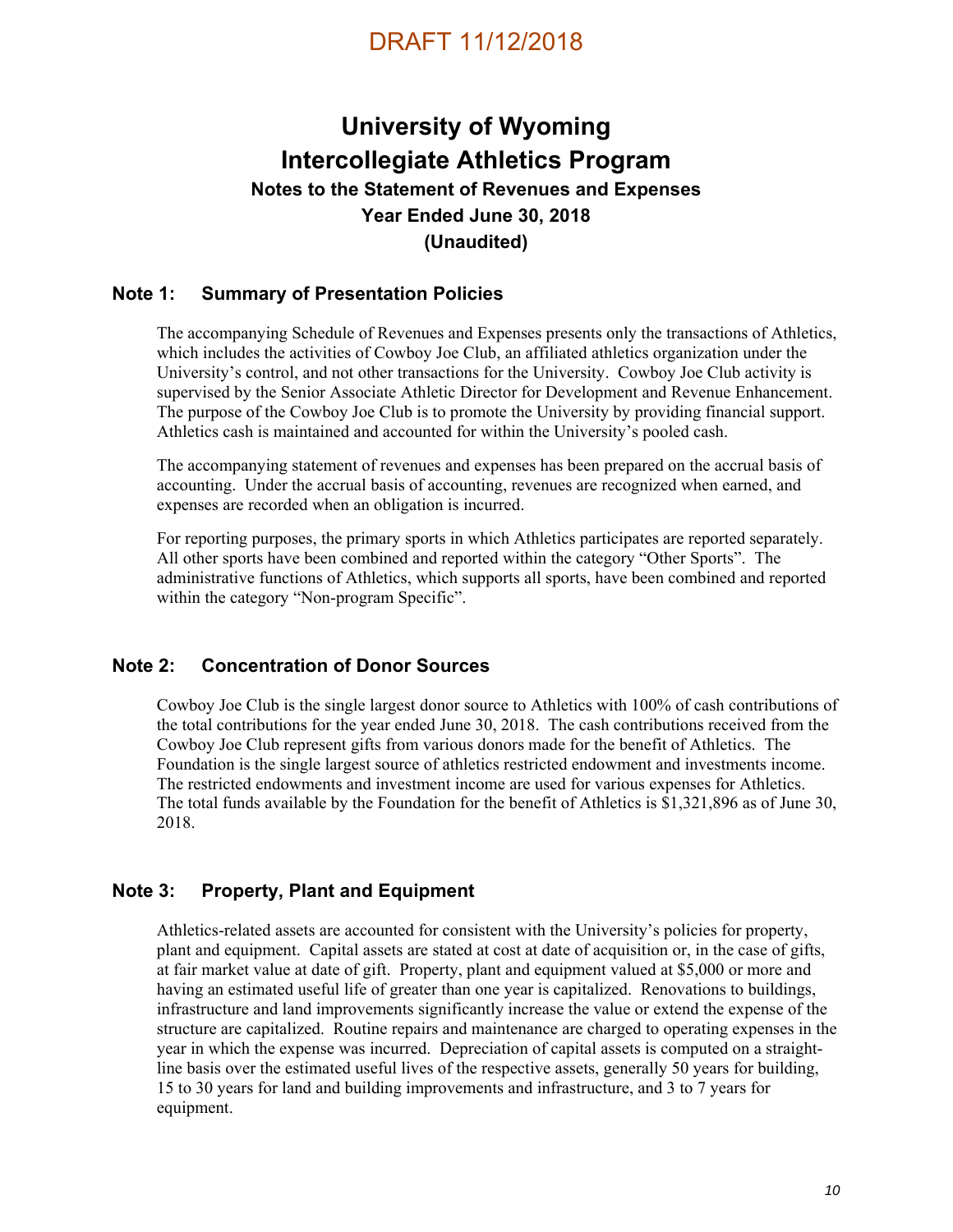# **University of Wyoming Intercollegiate Athletics Program Notes to the Statement of Revenues and Expenses Year Ended June 30, 2018 (Unaudited)**

At June 30, 2018, Athletic property, plant and equipment consisted of:

|                          | <b>Balance</b><br><b>June 30,</b> |                  | <b>Balance</b><br><b>June 30,</b> |
|--------------------------|-----------------------------------|------------------|-----------------------------------|
|                          | 2017                              | <b>Additions</b> | 2018                              |
| Cost of capital assets   |                                   |                  |                                   |
| Infrastucture            | \$<br>558,621                     | \$               | \$<br>558,621                     |
| Land improvements        | 10,047,621                        |                  | 10,047,621                        |
| <b>Buildings</b>         | 96,601,098                        |                  | 96,601,098                        |
| Equipment                | 4,267,961                         | 486,636          | 4,754,597                         |
| Construction in progress | 40,414,819                        | 29,275,718       | 69,690,537                        |
|                          | 151,890,120                       | 29,762,354       | 181,652,474                       |
| Accumulated depreciation |                                   |                  |                                   |
| Infrastructure           | 542,218                           | 1,640            | 543,858                           |
| Land improvements        | 4,789,513                         | 656,911          | 5,446,424                         |
| <b>Buildings</b>         | 33,406,396                        | 1,886,696        | 35,293,092                        |
| Equipment                | 3,879,612                         | 257,390          | 4,137,002                         |
|                          | 42,617,739                        | 2,802,637        | 45,420,376                        |
| Net book value           | 109,272,381                       | 26,959,717       | 136,232,098                       |

#### **Note 4: Long-term Liabilities**

Long-term liabilities of Athletics consisted of the following at June 30, 2018:

Internal administrative loan payable in the amount of \$4,000,000 due to the University of Wyoming in annual principal and interest installments of \$400,000 in the year ended June 30, 2016, and \$450,000 each year thereafter, through June 30, 2025, interest bearing 2.5% secured by equipment, as of June 30, 2018 2,871,000